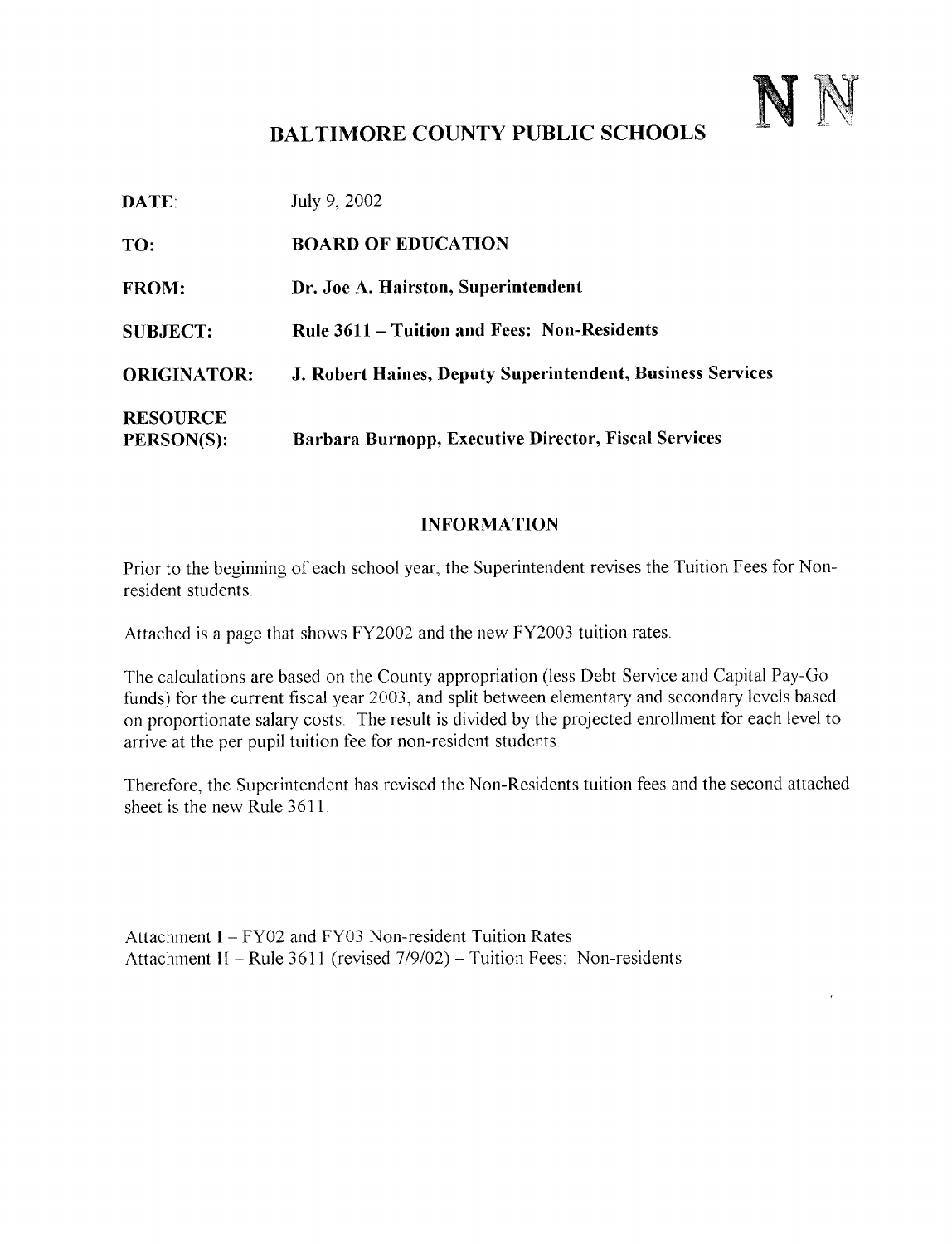# **Attachment I** Rule<br>3611

#### **REVISION**

 $\bar{\mathbf{r}}$ 

#### NON-INSTRUCTIONAL SERVICES: Fees, Gifts and Property Disposition

#### Tuition Fees: Non-residents

The yearly tuition fees for non-resident students, calculated on the basis of the proportionate share of county costs, effective July l, 2002, will be as follows:

|                                 | FY02 | FY03<br>\$2,731 |
|---------------------------------|------|-----------------|
| Full-day Kindergarten (\$5,256) |      | \$5,461         |
|                                 |      | \$5,461         |
|                                 |      | \$4,858         |

Rule Approved: 6/23/73 Revised: 7/10/86 Revised: 8/13/87 Revised: 8/11/88 Revised: 8/10/89 Revised: 8/16/90 Revised: 8/15/91 Revised: 8/13/92 Revised: 9/24/92 Revised: 8/10/93 Revised: 9/2/94 Revised: 8/8/95 Revised: 8/6/96 Revised: 8/12/97 Revised: 8/11/98 Revised: 8/10/99 Revised: 8/8/00 Revised: 8/14/01 Revised: 7/9/02